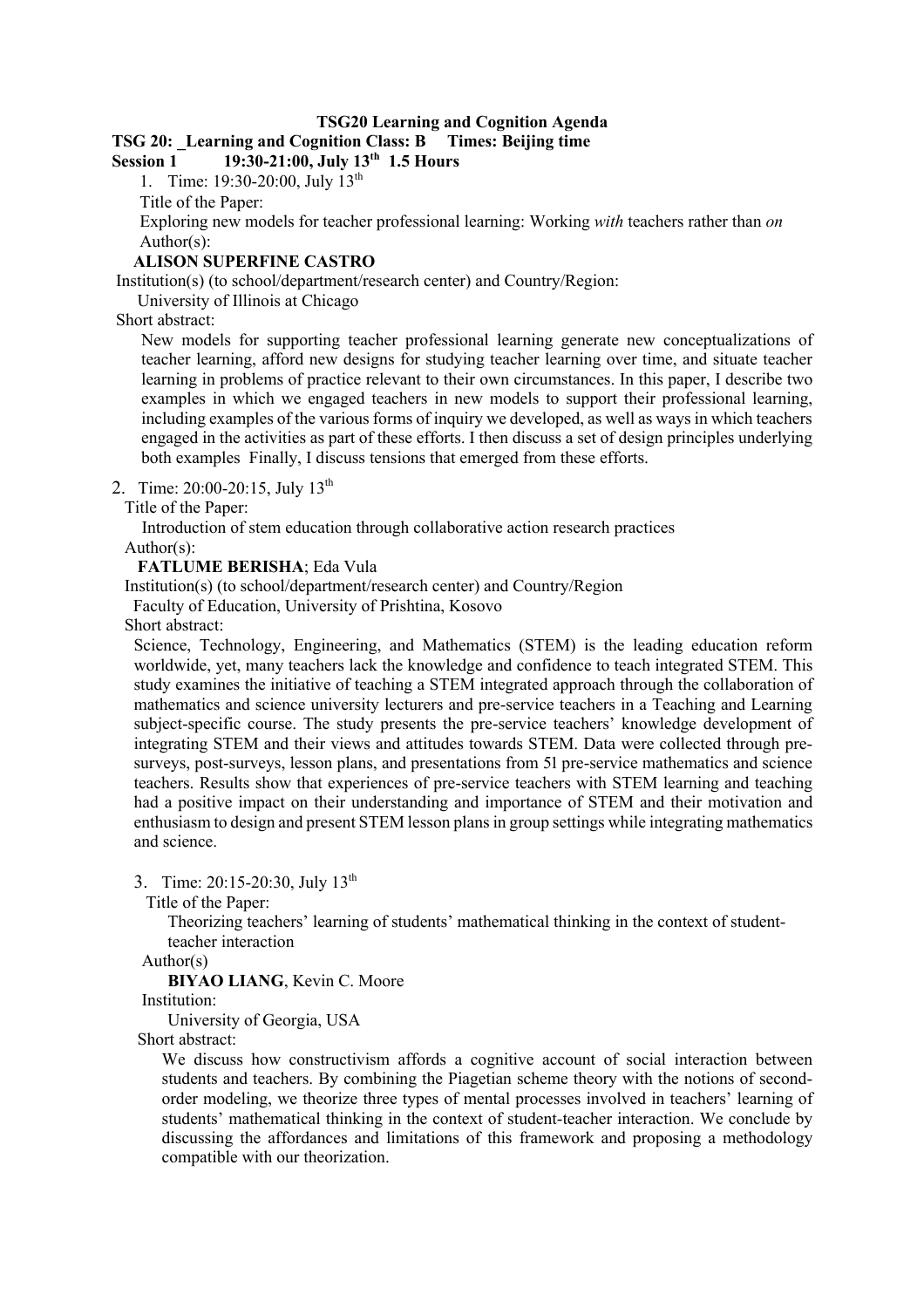4. Time: 20:30-20:40, July 13<sup>th</sup>

Title of the Paper:

 Students' ways of thinking in a computer-based mathematics investigation projects Author(s)

**JOYCE MGOMBELO<sup>1</sup>;** Wendy Ann Forbes<sup>1</sup>; Chantal Buteau<sup>1</sup>; Eric Muller<sup>1</sup>; Ana I. Sacristán<sup>2</sup>

Institution(s) (to school/department/research center) and Country/Region 1

Brock University, Canada; <sup>2</sup>Cinvestav, Mexico

Short abstract:

This paper explores students' ways of thinking in a computer-based mathematics investigation projects. The paper draws from a preliminary analysis of data collected from first year of study that seeks to examine how post-secondary mathematics students learn to use programming as a computational thinking instrument for mathematics. Two distinct thinking styles that emerged during data analysis of two participants are discussed.

5. Time: 20:40-20:50, July 13<sup>th</sup>

Title of the Paper:

Reciprocity between teachers' and students' problem-solving actions enables teacher change Author:

### **GAYE WILLIAMS**

Institution:

The University of Melbourne, Australia

Short abstract:

This study of Year 5 teacher change in capacity to implement mathematical problem-solving was situated in an independent girls' school in Australia. It investigates whether pedagogical changes occurred, and what influenced the change process. Data was sourced from video of professional learning sessions, video excerpts of trials of tasks, group worksheets from lessons, and teacher and student interviews. Reciprocity between teacher and student actions was found to influence the development of problem-solving capacity (pedagogical and mathematical) for teachers and students respectively. These findings about teachers from one year-level in one girls' school, although not generalizable, provide insights that could inform other professional learning programs.

**6. Discussion: 20:50-21:00**

………………………………………………………………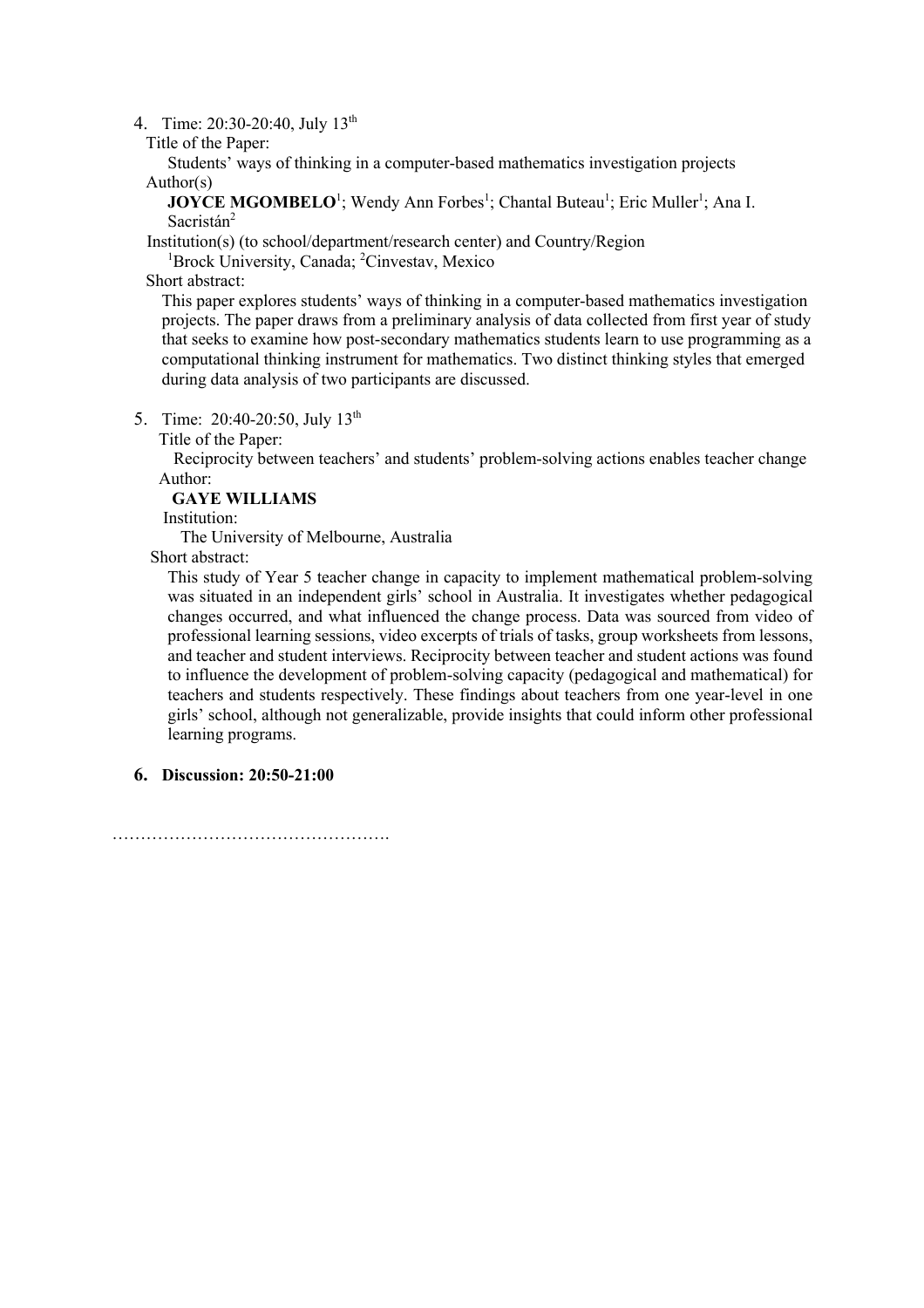# **Session 2 21:30-23:00, July 16th 1.5 Hour**

1. Time:  $21:30-22:00$ , July  $16^{th}$ 

Title of the Paper:

Interactive patterns that lead to children's discursive changes in lessons comparing fractions Author(s):

**KEIKO HINO**; Yuka Funahashi

Institution(s), Country/Region:

Utsunomiya University; Nara University of Education; Japan

# Short abstract:

The analysis presented in this paper examined the changes in the way children explained equivalent fractions and explored the teacher's key interactions that enabled such changes. Data from nine consecutive fifth-grade lessons in Japan taught by an experienced teacher were examined using a guided focusing pattern framework (Funahashi & Hino, 2014), from which it was found that the changes in the explanations were mostly in the focusing phase. The teacher's key interactive actions were classified into three categories: proposing focus, modifying focus, and narrowing focus. In particular, it was found that the teacher consistently attempted to change the children's focus from procedure to quantity and quantitative relationships using intervening language and by evoking discursive rules.

2. Time:  $22:00-22:15$ , July  $16^{th}$ 

Title of the Paper:

Assessing mental abstraction activities using eye-tracking techniques

Author(s):

**EIVIND KASPERSEN**; Trygve Solstad

Institution(s) and Country/Region:

Norwegian University of Science and Technology, Norway

Short abstract:

When do we know students have abstracted and what student behavior attests to this? To approach this question, we recorded eye movements of people who learned new concepts in two synthetic learning environments: one in which respondents were prompted to abstract; another in which respondents were prompted to apply alternative mental activities. Findings indicated a substantial difference between the scanpaths of those who abstracted and those who used alternative mental activities.

3. Time: 22:15-22:30, July 16<sup>th</sup>

Title of the Paper:

Mathematics itself: reflections about an often neglected, but pivotal dimension

## Author:

# **MICHAEL NEUBRAND**

Institution(s) and Country/Region:

Carl von Ossietzky University Oldenburg, Germany

Short abstract:

Mathematics teaching and learning depend on many aspects. The central one – shouldn't it be self-evident? – is mathematics itself. Teaching and learning are truly influenced by the character of the mathematical practices imposed on the issues going to be studied and performed. Indeed, in whatever is taught and learned mathematical practices can emphasize either of the two sides of the coin: On the one hand, mathematics can appear as a collection of rules, procedures, and methods to be performed, or as a discipline which calls for coherence, connections, and structure, on the other hand. This paper discusses how these two views of mathematics shape the potentials a certain topic opens for learning—just by focusing the consideration on the one or the other side.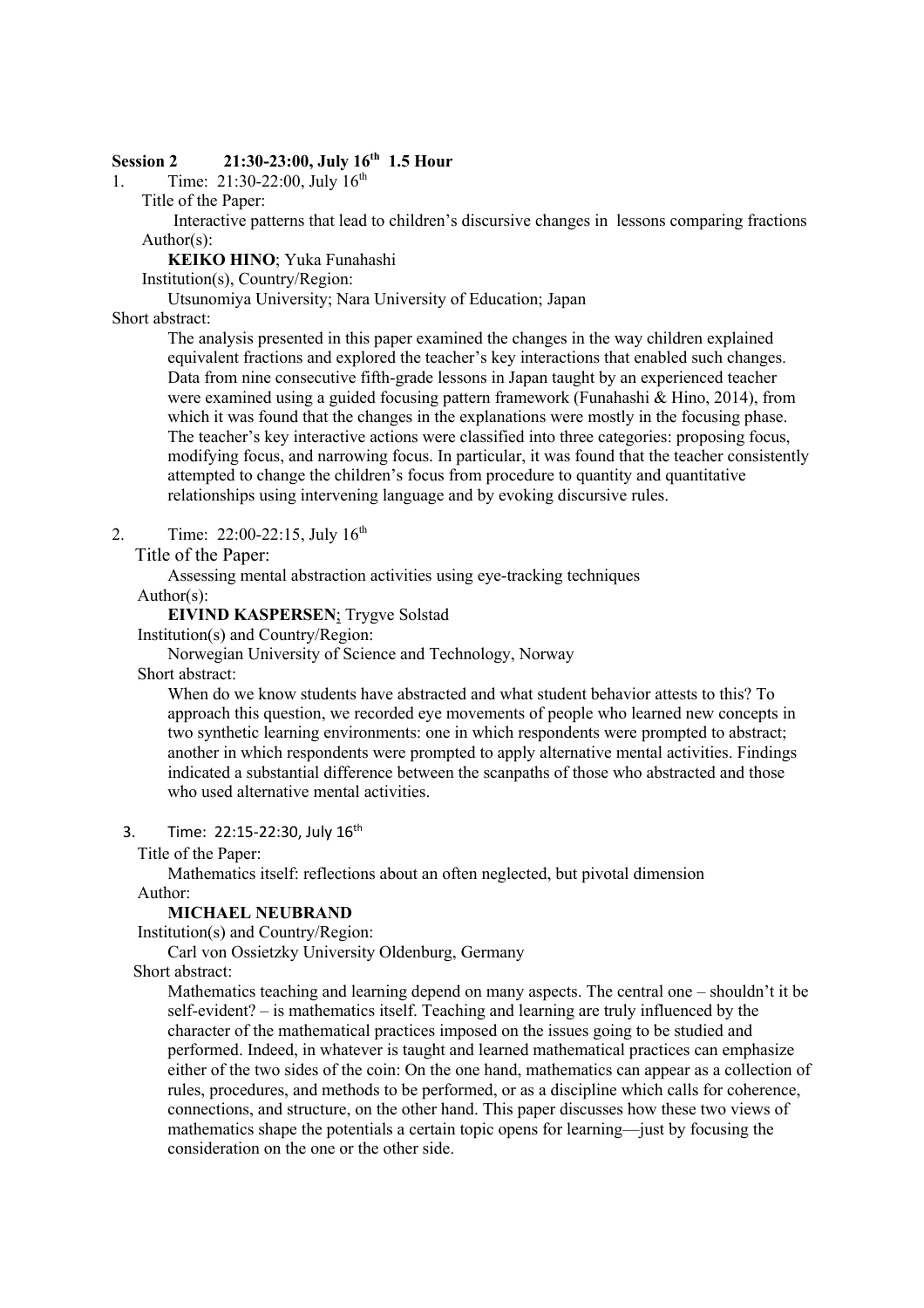4. Time: 22:30-22:40, July 16<sup>th</sup>

Title of the Paper:

On the epistemological significance of contextualizing in mathematical cognition Author(s):

## **MARCIA M. F. PINTO**<sup>1</sup>; Thorsten Scheiner<sup>2</sup>

Institution(s), Country/Region:

<sup>1</sup>Federal University of Rio de Janeiro, Brazil; <sup>2</sup>Institute for Learning Sciences & Teacher Education, Australia

Short abstract:

Recent research on mathematical cognition acknowledges that individuals ascribe meaning to the objects of their thinking. However, some of the dynamic and interactive processes involved in ascribing meaning have been underspecified. This paper directs attention to contextualizing, a process for the particularization of a sense of a representation that comes into being in the context the object is used. The purposes of the paper are to make some theoretical extensions and enrichments to existing perspectives on contextualizing and to highlight its epistemological significance. For fostering the epistemological value of a representation; the issue then becomes how a sense of a representation can come alive and how one can grasp such a sense in the immediate context, instead of how one can dissociate the sense from the represented object.

### 5. Time: 22:40-22:50, July 16<sup>th</sup>

Title of the Paper:

 Learning strategies used by high achieving and low achieving students in mathematics Author:

### **BISHNU KHANAL**

Institution(s) and Country/Region:

Tribhuvan University, Kathmandu, Nepal

Short abstract:

This paper highlights the learning strategies used by high achieving and low achieving students in mathematics. The study was conducted through purposive sampling procedure in 178 grade IX students of Kathmandu district of Nepal with 43 high achieving and 44 low achieving students. The author adopted a mix method sequential explanatory design using questionnaire, observations, and interviews. The result shows that high achieving and low achieving students have statistically no significant difference in their preferred learning strategies. High achieving students are more conscious learners and use content-specific learning strategies; they are interested, interactive, perceptive, humorous and pleasing. However, low achieving students are less interactive, embarrassed, feeling frustrated and performance avoiding.

# **6. Discussion 22:50-23:00**

…………………………………………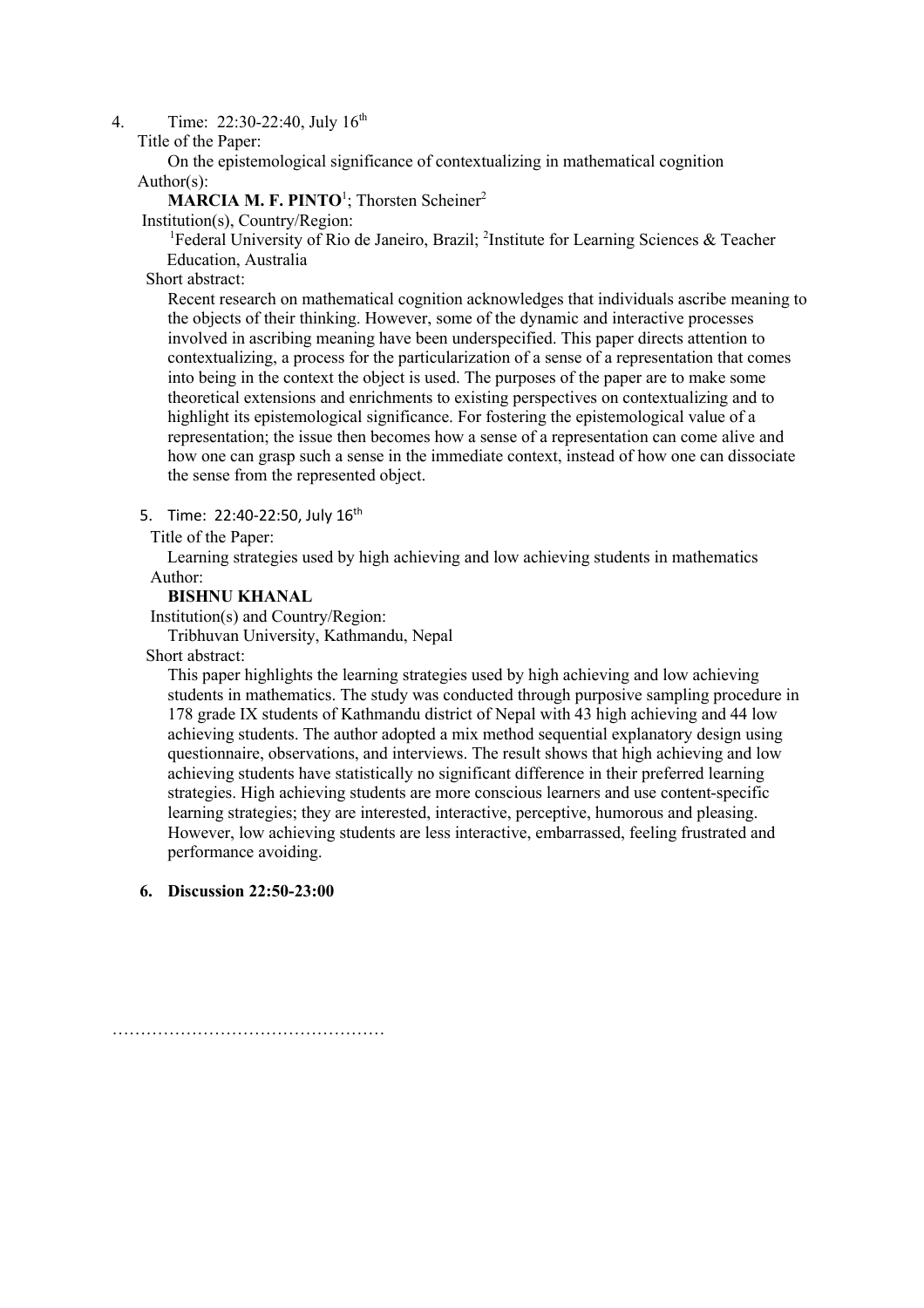# **Session 3 Time: 14:30-16:30, July 17th 2 Hours**

1. Time: 14:30-15:00

Title of the Paper:

The amazingly frequent, efficient, and flexible use of the subtraction-by-addition strategy in elementary school children's mental multi-digit arithmetic: a challenge for cognitive psychology and mathematics education

Author(s):

 **LIEVEN VERSCHAFFEL**; Joke Torbeyns; Gwen Verguts; Bert De Smedt Institution(s) (to school/department/research center) and Country/Region: KU Leuven, Belgium

Short abstract:

In two related studies - a first study with  $6<sup>th</sup>$  grade elementary school children and a second study

with children from  $4^{th}$  until  $6^{th}$  grade of elementary school -, we investigated the use of the subtraction-by- addition strategy in children with different levels of mathematics achievement. In doing so, we relied on Siegler's cognitive psychological model of strategy change (Lemaire & Siegler, 1995), which defines strategy competencies in terms of four parameters - strategy repertoire, distribution, efficiency and selection - and the choice/no-choice method (Siegler & Lemaire, 1997), which is essentially characterized by offering items in two types of conditions - choice and no-choice conditions. In both studies, children of different mathematics achievement levels solved multi-digit subtraction problems in the number domain up to 1,000 in one choice condition (wherein they could choose between direct subtraction or subtraction by addition on each item) and two no-choice conditions (wherein they had to use either direct subtraction or subtraction by addition on all items). Distinction was made between two types of subtraction problems: problems with a small versus large difference between minuend and subtrahend. Although mathematics instruction only focused on applying direct subtraction, most children reported using subtraction by addition in the choice condition. Subtraction by addition was also applied surprisingly frequently and efficiently, particularly on small-difference problems, and children flexibly fitted their strategy choices to both numerical item characteristics and individual strategy speed characteristics. Interestingly, these results were obtained for children of all grades and all mathematical achievement levels. These remarkable findings - both from a cognitive psychological and a mathematics educational perspective - add to our theoretical understanding of children's strategy acquisition and challenge current mathematics instruction practices that pay exclusive attention to direct subtraction.

2. Time:  $15:00-15:15$ , July  $17<sup>th</sup>$ 

Title of the Paper:

Numerical processing profiles in children with varying degrees of arithmetical achievement Author(s)

<sup>1</sup>NANCY ESTÉVEZ;<sup>2</sup>Danilka Castro;<sup>3</sup>Eduardo Martínez;<sup>4</sup>Vivian Reigosa Institution(s) Country/Region:

<sup>1</sup>Neurodevelopmental Laboratory, Cuban Centre for Neurosciences, Cuba

<sup>2</sup>Centre for Advanced Research in Education, Universidad de Chile, Chile. School of Psychology. Universidad Mayor, Chile.

3 Neuroinformatics Department. Cuban Centre for Neurosciences, Cuba

<sup>4</sup>National Institute for Educational Assessment, Uruguay

Short abstract:

Recent studies show basic cognitive abilities such as the rapid and precise apprehension of small numerosities in object sets, verbal counting and numerical comparison significantly influence the acquisition of arithmetic and more advanced stages of mathematical cognition. The different cognitive profiles of children with varying degrees of numerical and arithmetic processing deficits have not been sufficiently characterized, despite its potential relevance to the stimulation of numerical cognition and the design of appropriate intervention strategies. Here, the cognitive profiles of groups of typically developing children, children with low arithmetical achievement and DD, exhibiting typical and atypical subitizing ability were contrasted. The results suggest that relatively independent neurocognitive mechanisms may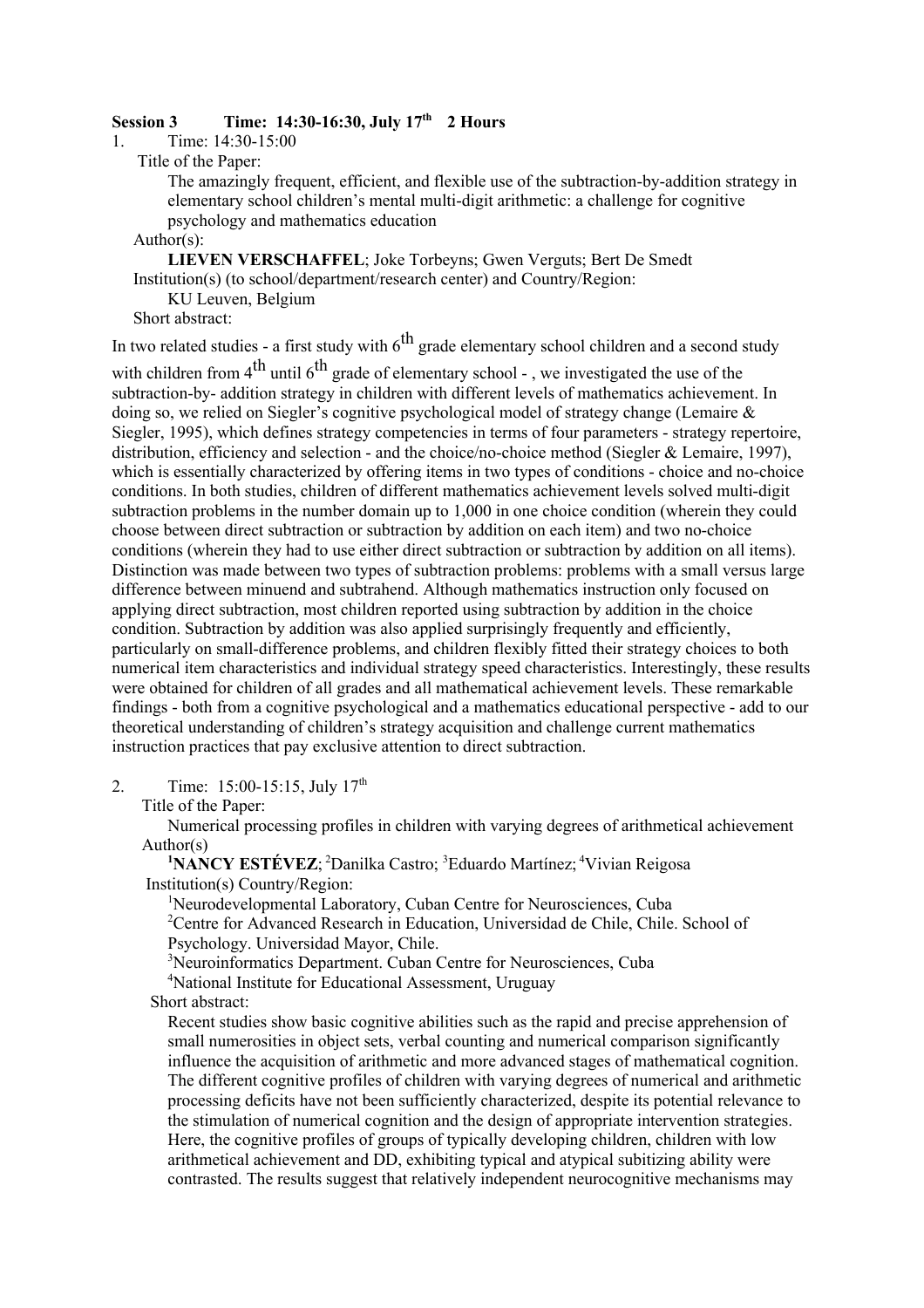produce distinct profiles at the behavioral level and suggest children with low arithmetic performance exhibiting atypical subitizing abilities are not only significantly slower, but rely on compensatory mechanisms and strategies compared to typical subitizers. The role of subitizing as a correlate of arithmetic fluency is revised in the light of the present findings

- 3. Time: 15:15-15:25, July 17<sup>th</sup>
	- Title of the Paper:

General and specific cognitive precursors on the early mathematical performance Author(s):

 Estivaliz Aragon, Gamal Cerda, Manuel Aguilar, Carlos Mera, **JOSE I. NAVARRO** Institution(s) and Country/Region:

University of Cadiz (Spain) University of Concepcion (Chile) Short abstract:

This study analyzed the contribution of predictors of both domain-specific (estimation and magnitude comparison) to informal mathematical performance (numbering, comparison, calculation and understanding of concepts) and domain-general (working memory, processing speed and receptive vocabulary) in pre-schoolers, using structural equations. A total of 145 preschool students' ages ranging from 52 to 64 participated in this study. Students were assessed with informal mathematical thinking test, numerical estimation, symbolic and non-symbolic comparison task, coding task, receptive vocabulary test, and backward digit task. Results show a structural equation model for multiple indicators and multiple causes to explaining informal mathematical thinking. The model reduced the specific-domain factors effect, such as magnitude comparison. The effect of working memory was below the straight impact of the general-domain predictors considered in the study.

4. Time: 15:25-15:35, July 17th

Title of the Paper:

A cognitive model of learning applied to data analysis of mathematics learning Author(s):

# **JAIRO ALFREDO NAVARRETE**

 Institution(s) and Country/Region: Universidad de O'Higgins, Chile Short abstract:

In pretest-posttest designs, literature often recommends performing an ANCOVA on posttestscores by using pretest-scores as a covariate. However, this approach does not provide an estimator of the amount of learning that has occurred. Estimating the learning that occurs during a period of instruction is challenging. This work proposes an alternative model of learning useful to analyze educational data and aims to perform a comparison against the traditional ANCOVA analysis. To this aim, I analyzed learning data obtained during a school intervention (to promote the learning of fractions) using three approaches. The results suggest that one of them might have advantages in comparison to the traditional ANCOVA analysis. The discussion focus on implications for analyzing pretest-posttest data regarding the learning of mathematics.

5. Time: 15:35-15:45, July 17<sup>th</sup>

Title of the Paper:

Exploring basic numerical capacities in children with varying degrees of arithmetical achievement

Author(s):

<sup>1</sup>Danilka Castro Cañizares; <sup>2</sup>PABLO DARTNELL, <sup>3</sup>Nancy Estévez Pérez Institution(s), Country/Region:

<sup>1</sup> Center for Advanced Research in Education. Universidad de Chile, Chile. School of Psychology. Universidad Mayor, Chile; <sup>2</sup>Center for Advanced Research in Education and Center for Mathematical Modeling. Universidad de Chile, Chile; <sup>3</sup>Educational Neurosciences Department. Cuban Centre for Neurosciences, Cuba.